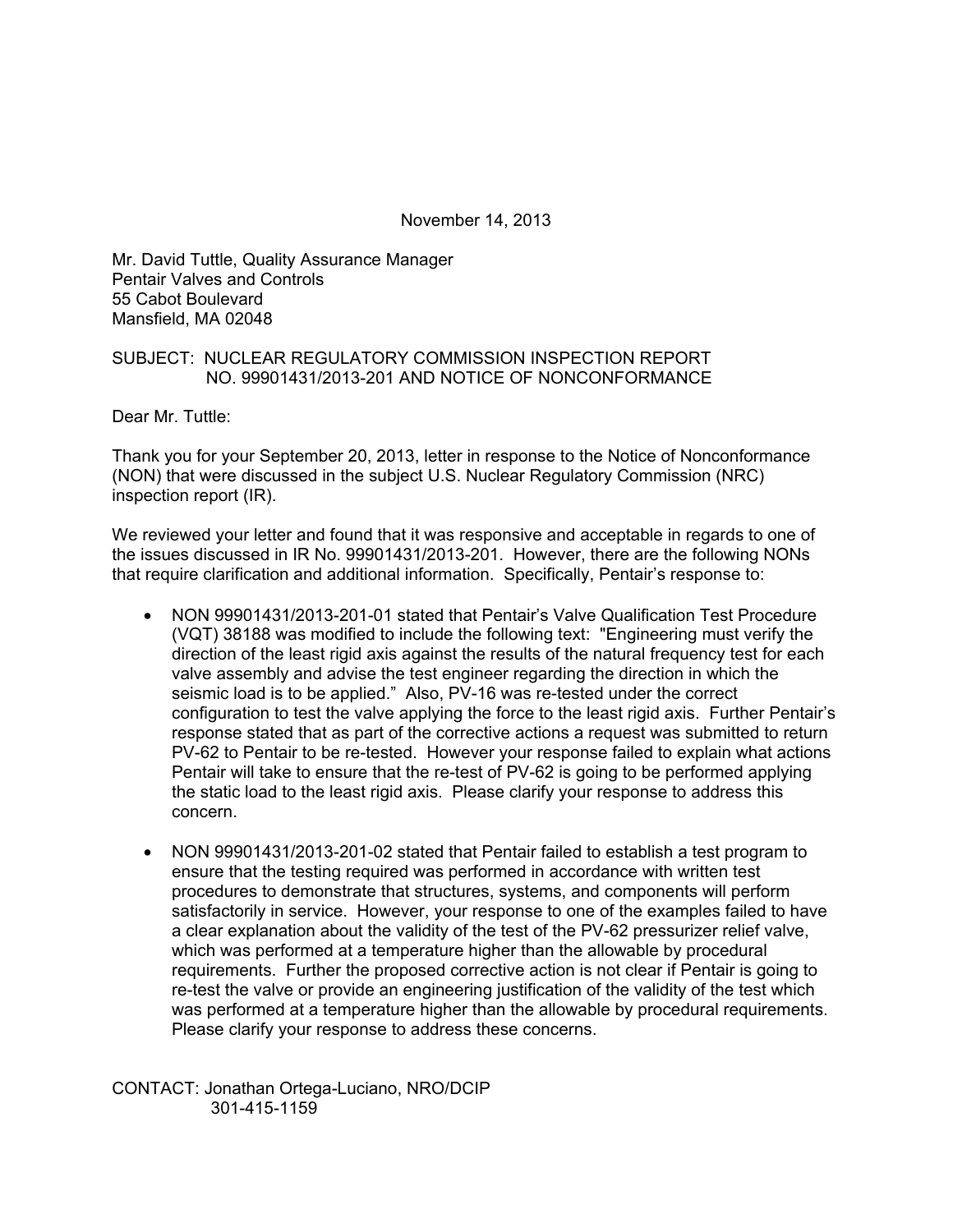## $T.$  Tuttle  $-2-$

- NON 99901431/2013-201-04 stated that Pentair took immediate corrective action to verify the location of all the Neolube 1 bottles in the shop and that training was provided regarding the use of Neolube 1. Further the response stated that the Manufacturing Supervisor was trained to monitor and label all new incoming shipments of Neolube 1 prior entering the shop. However, your response failed to describe what controls Pentair will have in place to avoid inadvertent use of Neolube 1 in the nuclear components. Also, it is not clear to the staff if Pentair performed a revision of their procedures, instructions and drawings to ensure that Neolube 1 is not in use in nuclear components. Please clarify your response to address these concerns.
- NON 99901431/2013-201-05 stated that Pentair failed to adequately verify that commercial items received from its suppliers conformed to the applicable specification requirements and failed to validate required critical characteristics during commercial grade dedication receipt inspection and testing for three U-cup O-rings that were being commercially dedicated using a sampling process. However, your response is not responsive to our concerns documented in NON 99901431/2013-201-05. Please clarify your response to address NON 99901431/2013-201-05.
- NON 99901431/2013-201-06 stated that Pentair rely on the thermostat setting on the weld rod oven and that a quarterly monitoring of the oven is performed in accordance with the AG Crosby calibration procedure CPIE-0240. However, your response failed to explain what controls Pentair will have in place to ensure that the temperature read out display and humidity indication provided by these thermostats provide reasonable assurance that the weld rods were maintained in accordance with the applicable sections of the ASME Code. Please clarify your response to address this concern.

In accordance with Title 10 of the *Code of Federal Regulation* (10 CFR) 2.390 "Public Inspections, Exemptions, Requests for Withholding," of the NRC's "Rules of Practice, "a copy of this letter, its enclosure(s), and your response will be made available electronically for public inspection in the NRC Public Document Room or from the NRC's Agencywide Documents Access and Management System, accessible from the NRC Web site at http://www.nrc.gov/reading-rm/adams.html. To the extent possible, your response should not include any personal privacy, proprietary, or safeguards information so that it can be made available to the Public without redaction. If personal privacy or proprietary information is necessary to provide an acceptable response, then please provide a bracketed copy of your response that identifies the information that should be protected and a redacted copy of your response that deletes such information. If you request that such material is withheld from public disclosure, you must specifically identify the portions of your response that you seek to have withheld and provide in detail the bases for your claim (e.g., explain why the disclosure of information will create an unwarranted invasion of personal privacy or provide the information required by 10 CFR 2.390(b) to support a request for withholding confidential commercial or financial information). If safeguards information is necessary to provide an acceptable response, please provide the level of protection described in 10 CFR 73.21 "Protection of Safeguards Information: Performance Requirements."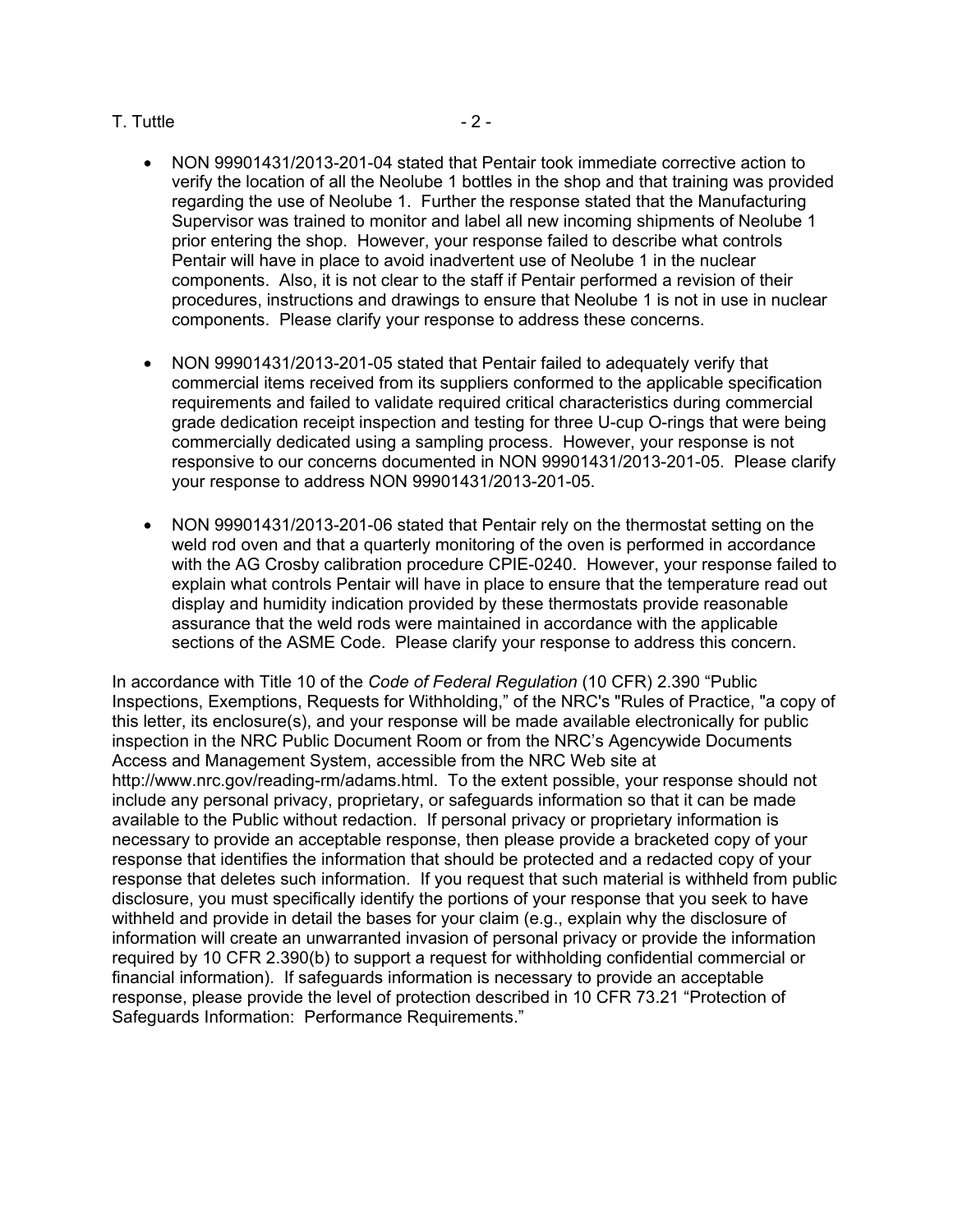$\overline{a}$ . Tuttle  $\overline{a}$  - 3 -

Please contact Mr. Jonathan Ortega-Luciano via electronic mail at jonathan.ortega-luciano@nrc.gov, if you have any questions or need assistance regarding this matter.

Sincerely,

## */RA/*

Edward H. Roach, Chief Mechanical Vendor Inspection Branch Division of Construction Inspection and Operational Programs Office of New Reactors

Docket No.: 99901431